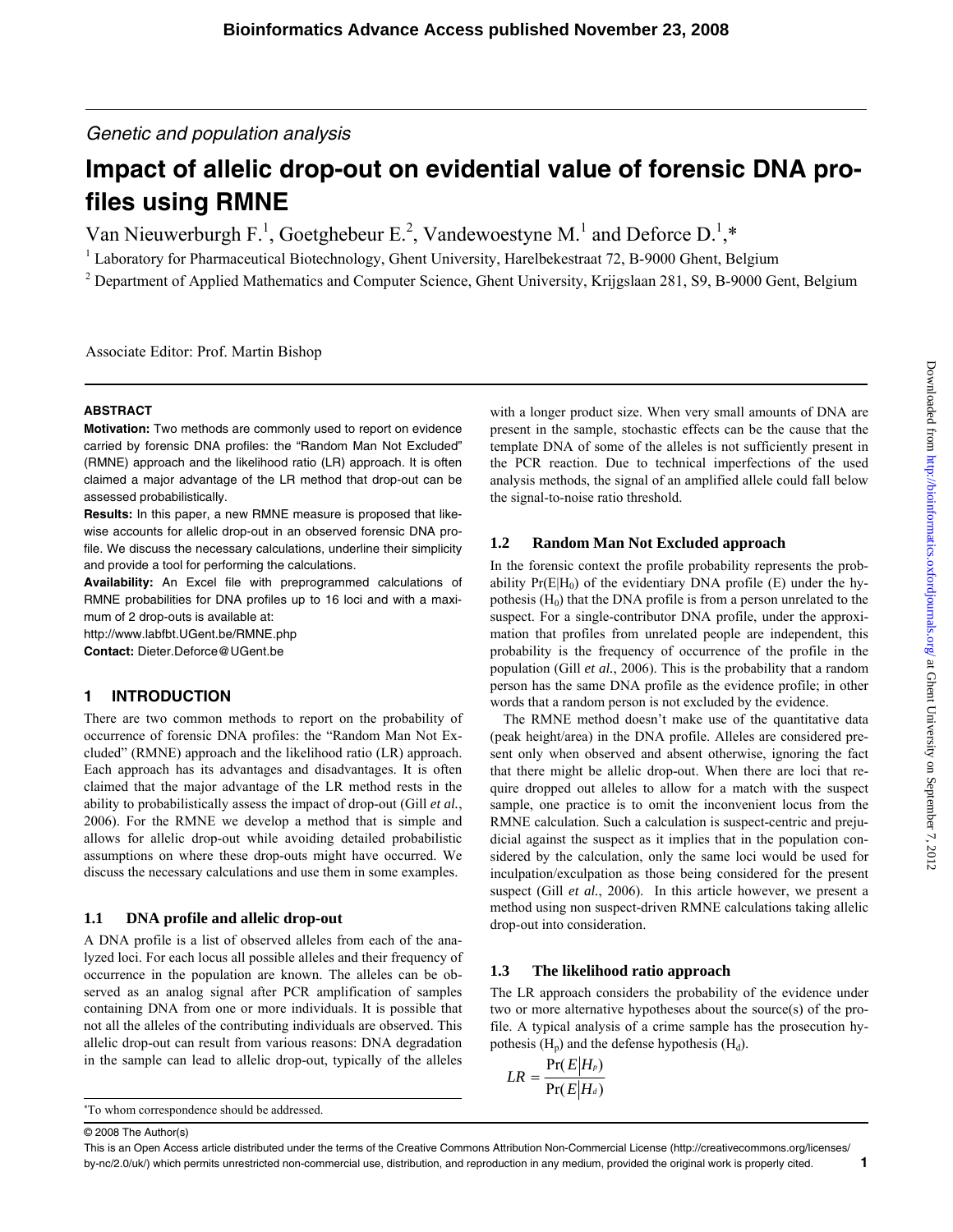When the LR is less than one, the evidence favors  $H_d$ . When the LR is greater than 1, the evidence shows more support for  $H<sub>p</sub>$ . In a single-contributor case, the LR coincides with the RMNE probability: The probability of the evidence profile under  $H_p$  (the suspect is the contributor) is 1, assuming that no errors are made in the chain of evidence. The probability of the evidence profile under  $H_d$ (the contributor is an unrelated person) is the population frequency of the profile as would have been given by the profile probability approach (Evett *et al.*, 1991; Gill *et al.*, 2006; Weir *et al.*, 1997).

The LR method also agrees on a binary view of alleles (see RMNE method). Published calculations (Gill *et al.*, 2000) and computer programs (Curran *et al.*, 2005) can be used to deal with allelic drop-out in a probabilistic way. The complexity of the LR calculation when mixed profiles and drop-out have to be considered is the reason why they are generally not used (Gill *et al.*, 2006). The biased practice of omitting the inconvenient locus from the LR calculation (as with the RMNE calculation, see above) is more commonly used.

## **1.4 Advantages and disadvantages of the RMNE and LR approach**

The RMNE and LR approach are based on different statistical models which are elaborately discussed by Buckleton, 2005. The two methods are bound to give different answers in one and the same case (Gill *et al.*, 2006).

- In contrast with the LR approach, the RMNE approach does not make full use of the evidence. It does not make use of the information on the DNA profile of the suspect and the number of possible contributors (Buckleton, 2005), which may lead to an underestimation of the strength of the evidence.
- The RMNE approach is much more straightforward to implement, requires less interpretation (which is subject to nonobjectivity) and returns a value which is valid for the mixed profile, independent of the knowledge of possible contributors. It can be reported before possible contributors have been identified and can be used as a quality "value" of the profile (Buckleton, 2005): When the RMNE frequency of an evidence profile is too high; this profile will show too many false positive matches with profiles of innocent suspects.
- The RMNE calculation is particularly useful in complex mixtures, because it involves no assumptions about the identity or number of contributors to a mixture (Buckleton, 2005). In the LR approach, the number of possible contributors has to be estimated (Gill *et al.*, 2006), which is subject to error.
- RMNE results are easier to explain in court: When a suspect matches the mixture, the main question is: "What is the probability that someone else in the population would also match the mixture?" (Buckleton, 2005). The RMNE calculation brings the exact answer to this question. LR results are more difficult to explain in court: Usually the defense hypothesis is not known, resulting in many LR options that might have to be discussed (Buckleton, 2005). Studies have demonstrated that there are serious problems with understanding evidence presented as a LR and that it takes more skill to correctly interpret the same evidence presented as a LR compared to presentation as a population frequency (Taroni and Aitken, 1998).
- Using the LR approach, the impact of drop-out can be assessed probabilistically (Gill *et al.*, 2006), but requires de-

tailed assumptions on the drop-out mechanism and complex calculations. In this study however, we present an RMNE calculation which allows for allelic drop-out without being suspect-driven. The LR calculations for mixed contributor profiles assume a certain probability of the drop-out pattern P(D) (Gill *et al.*, 2006). This P(D) probability has to be estimated and is prone to error. One practice is to calculate LR for several P(D) (Gill *et al.*, 2006). To use the presented RMNE calculations, no assumptions have to be made about the probability of drop-out. The calculations simply allow for one, two or more drop-outs when comparing profiles of suspects and "random men" with the evidence profile.

# **2 METHODS**

## **2.1 Single contributor, unambiguous profile**

 $P(E_L) = P(A)^2$  in case of homozygosity at locus L.

 $P(E_L) = 2P(A_i)P(A_j)$  in case of heterozygosity at locus L. With:

- $P(E_L)$  is the profile probability at locus L.
- $P(A)$ ,  $P(A_i)$ ,  $P(A_i)$  are the probabilities of the observed alleles A,  $A_i$ and  $A_i$  at locus L.

$$
P(E) = \prod\nolimits_{k=1}^{2} P(E_{Lk})
$$

With:

- P(E) is the profile probability (or RMNE probability) considering all analyzed loci.
- $P(E_{Lk})$  is the profile probability at locus  $L_k$ .
- $\bullet$   $\lambda$  is the number of analyzed loci.

# **2.2 Mixed contributor, unambiguous profile**   $P(E_{L}) = \left( \sum_{i=1}^{n} P(A_{i}) \right)^{2}$

With:

- $P(E_1)$  is the profile probability at locus L.
- $P(A_i)$  is the probability of the observed allele  $A_i$  at locus L.
- n is the number of observed alleles at locus L.

$$
P(E) = \prod_{k=1}^{\lambda} P(E_{Lk})
$$

With:

- P(E) is the RMNE probability considering all analyzed loci.
- $P(E_{Lk})$  is the RMNE probability at locus  $L_k$ .
- $\bullet$   $\lambda$  is the number of analyzed loci.

## **2.3 Mixed contributor, considering the possibility of allelic drop-out**

The calculation of the RMNE probability considering the possibility of allelic drop-out is based on the above described "mixed contributor" RMNE probability. We define the RMNE probability allowing for x dropouts, as the probability that a random man would not be excluded as a donor to the mixture, where we will exclude someone if and only if more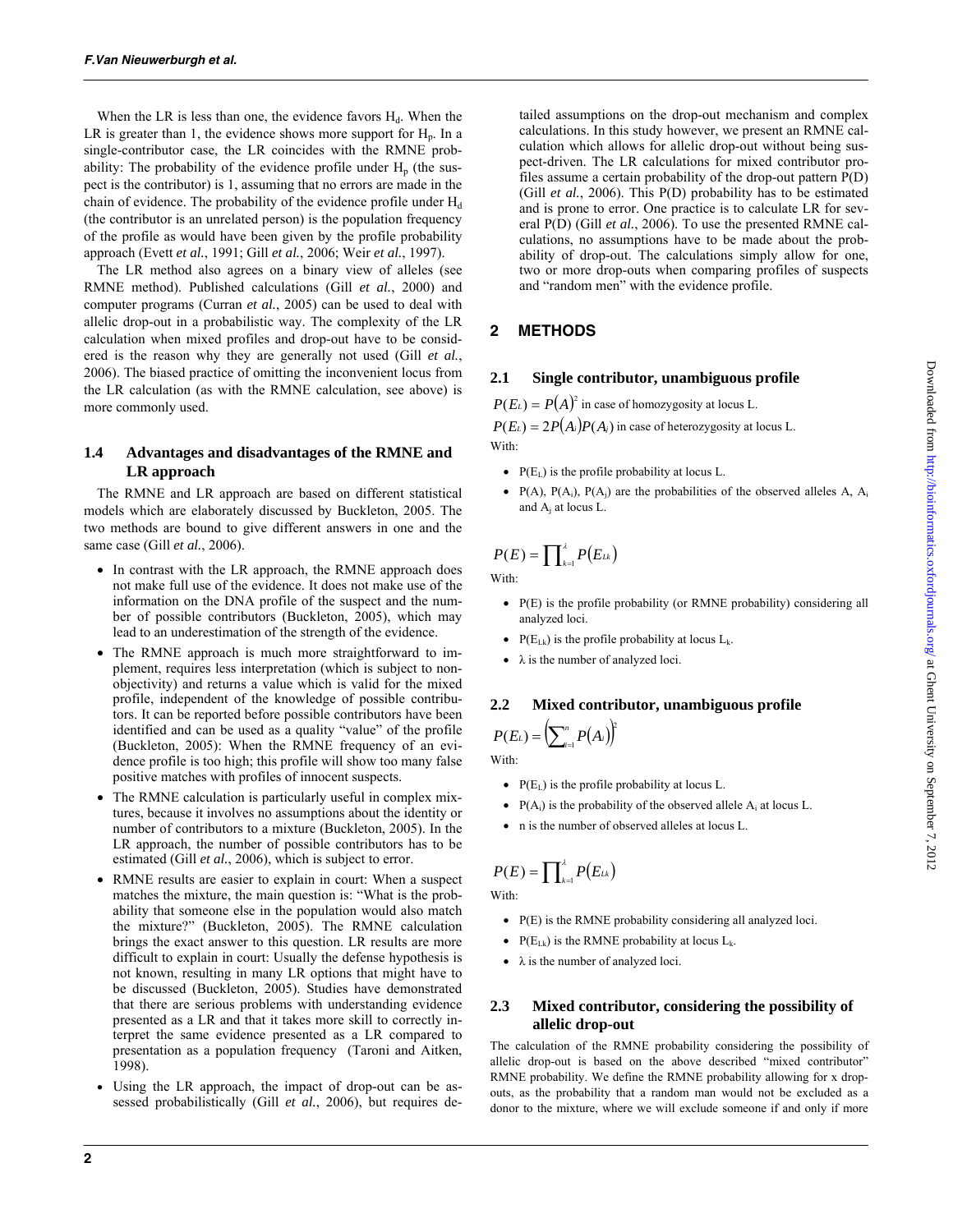than x alleles in his DNA profile are not observed in the mixture. Specifically, we calculate the RMNE probability conditional on the fact that 0, 1 or 2 allelic drop-outs may have occurred on any of the loci. To this end, we start by calculating the probability of a match at a given locus, assuming 0, 1 or 2 allelic dropouts, respectively, have occurred at that locus.

*Probabilities at locus L:* 

$$
P(E_{L0}) = \left(\sum_{i=1}^{n} P(A_i)\right)^2
$$
  
\n
$$
P(E_{L1}) = 2\left(\sum_{i=1}^{n} P(A_i)\right)\left(\sum_{x=1}^{m} P(A_x)\right)
$$
  
\n
$$
P(E_{L2}) = \left(\sum_{x=1}^{m} P(A_x)\right)^2
$$

With:

- $P(E_{L0})$  is the RMNE probability at locus L, allowing no allelic dropouts at locus L. This is the same formula used for unambiguous mixed contributor calculation.
- $P(E_{L1})$  is the RMNE probability at locus L, assuming that exactly 1 allelic drop-out has occurred at locus L. Only "random men" with a combination of an observed and a non-observed allele are not excluded.
- $P(E_{L2})$  is the RMNE probability at locus L, assuming that exactly 2 allelic drop-outs have occurred at locus L. Only "random men" with a combination of non-observed alleles are not excluded.
- $P(A_i)$  is the probability of the observed allele  $A_i$  at locus L.
- n is the number of observed alleles at locus L.
- $P(A_x)$  is the probability of the non-observed allel  $A_x$  at locus L.
- m is the number of non-observed alleles at locus L.

#### *Probabilities combining the results from all loci:*

The RMNE probability of a DNA profile allowing for no allelic drop-out  $P(E_0)$ , is the product of the  $P(E_{L0})$  from all individual loci (Buckleton, 2005).

To calculate the RMNE probability of a DNA profile assuming exactly 1 allelic drop-out  $P(E_1)$ , one has to consider that this drop-out can occur at each analyzed locus. When this drop-out occurs at a certain locus (locus i), no drop-outs can occur at the other loci. The RMNE probability of a DNA profile assuming exactly 1 drop-out at locus i, is the product of the  $P(E_{L1i})$ and the  $P(E_{L0})$  of the other loci.  $P(E_1)$  is the sum of all possible  $P(E_L)$  products with 1 drop-out at one of the loci.

Reasoning by means of analogies, for calculation of the RMNE probability of a DNA profile assuming exactly 2 allelic drop-outs  $P(E_2)$ , one has to consider the possibility of 2 drop-outs at 1 locus or 1 drop-out at 2 loci. When 2 drop-outs occur at a certain locus (locus i), no drop-out can occur at the other analyzed loci. The RMNE probability of a DNA profile assuming exactly 2 drop-outs at locus i, is the product of the  $P(E_{L2i})$  and the  $P(E_{L0})$  of the other loci. The RMNE probability of a DNA profile assuming 1 drop-out at locus i and 1 drop-out at locus j, is the product of the  $P(E<sub>L1i</sub>)$ ,  $P(E_{L1j})$  and the  $P(E_{L0})$  of the other loci. Accepting a random man as not being excluded when he matches any of these drop-out patterns,  $P(E_2)$  is the sum of all possible  $P(E_L)$  products with 2 drop-outs at 1 locus or 1 dropout at 2 loci.

$$
P(E_0) = \prod_{k=1}^{2} P(E_{L0k})
$$
  
\n
$$
P(E_1) = \sum_{i=1}^{2} P(E_{L1i}) (\prod_{1 \le k \le \lambda, k \ne i} P(E_{L0k}))
$$
  
\n
$$
P(E_2) = \sum_{1 \le i, j \le \lambda; i < j} P(E_{L1i}) P(E_{L1j}) (\prod_{1 \le k \le \lambda, k \ne i, j} P(E_{L0k}))
$$
  
\n
$$
+ \sum_{i=1}^{2} P(E_{L2i}) (\prod_{1 \le k \le \lambda, k \ne i} P(E_{L0k}))
$$

$$
P(E_{0to1}) = P(E_0) + P(E_1)
$$
  
 
$$
P(E_{0to2}) = P(E_0) + P(E_1) + P(E_2)
$$

With:

- $P(E_0)$  is the RMNE probability considering all analyzed loci, allowing no allelic drop-outs.
- $P(E_1)$  is the RMNE probability considering all analyzed loci, assuming exactly 1 allelic drop-out at one of the analyzed loci.
- $P(E_2)$  is the RMNE probability considering all analyzed loci, assuming exactly 2 allelic drop-outs at one of the analyzed loci or two times 1 allelic drop-out at two of the analyzed loci.
- $P(E<sub>0to1</sub>)$  is the RMNE probability considering all analyzed loci, allowing up to 1 allelic drop-out at one of the analyzed loci.
- $P(E<sub>0to2</sub>)$  is the RMNE probability considering all analyzed loci, allowing up to 2 allelic drop-outs at 1 or 2 of the analyzed loci.
- $P(E_{L0k})$  is the profile probability at locus  $L_k$ , allowing no allelic dropouts at that locus.
- $P(E_{L1i})$ ,  $P(E_{L1j})$  is the profile probability at locus  $L_i$  and  $L_j$ , assuming exactly 1 allelic drop-out at locus  $L_i$ , and 1 at locus  $L_i$
- $P(E_{L2i})$  is the profile probability at locus  $L_i$ , assuming exactly 2 allelic drop-out at locus Li.
- $\bullet$   $\lambda$  is the number of analyzed loci.

#### **3 IMPLEMENTATION**

**Table 1.** Example of a hypothetical DNA profile with 3 loci.

| Three loci with all<br>known alleles | Population frequency of<br>the alleles $P(A)$ | Is the allele observed in<br>the evidence profile? |
|--------------------------------------|-----------------------------------------------|----------------------------------------------------|
| <b>LOCUS 1</b>                       |                                               |                                                    |
| allele 1                             | 0.18                                          |                                                    |
| allele 2                             | 0.19                                          | Yes                                                |
| allele 3                             | 0.20                                          | Yes                                                |
| allele 4                             | 0.21                                          | Yes                                                |
| allele 5                             | 0.22                                          |                                                    |
|                                      |                                               |                                                    |
| <b>LOCUS 2</b>                       |                                               |                                                    |
| allele 1                             | 0.15                                          |                                                    |
| allele 2                             | 0.15                                          |                                                    |
| allele 3                             | 0.16                                          | Yes                                                |
| allele 4                             | 0.17                                          | Yes                                                |
| allele 5                             | 0.18                                          | Yes                                                |
| allele 6                             | 0.19                                          |                                                    |
|                                      |                                               |                                                    |
| <b>LOCUS 3</b>                       |                                               |                                                    |
| allele 1                             | 0.12                                          |                                                    |
| allele 2                             | 0.12                                          |                                                    |
| allele 3                             | 0.13                                          | Yes                                                |
| allele 4                             | 0.14                                          | Yes                                                |
| allele 5                             | 0.15                                          | Yes                                                |
| allele 6                             | 0.16                                          |                                                    |
| allele 7                             | 0.18                                          |                                                    |
|                                      |                                               |                                                    |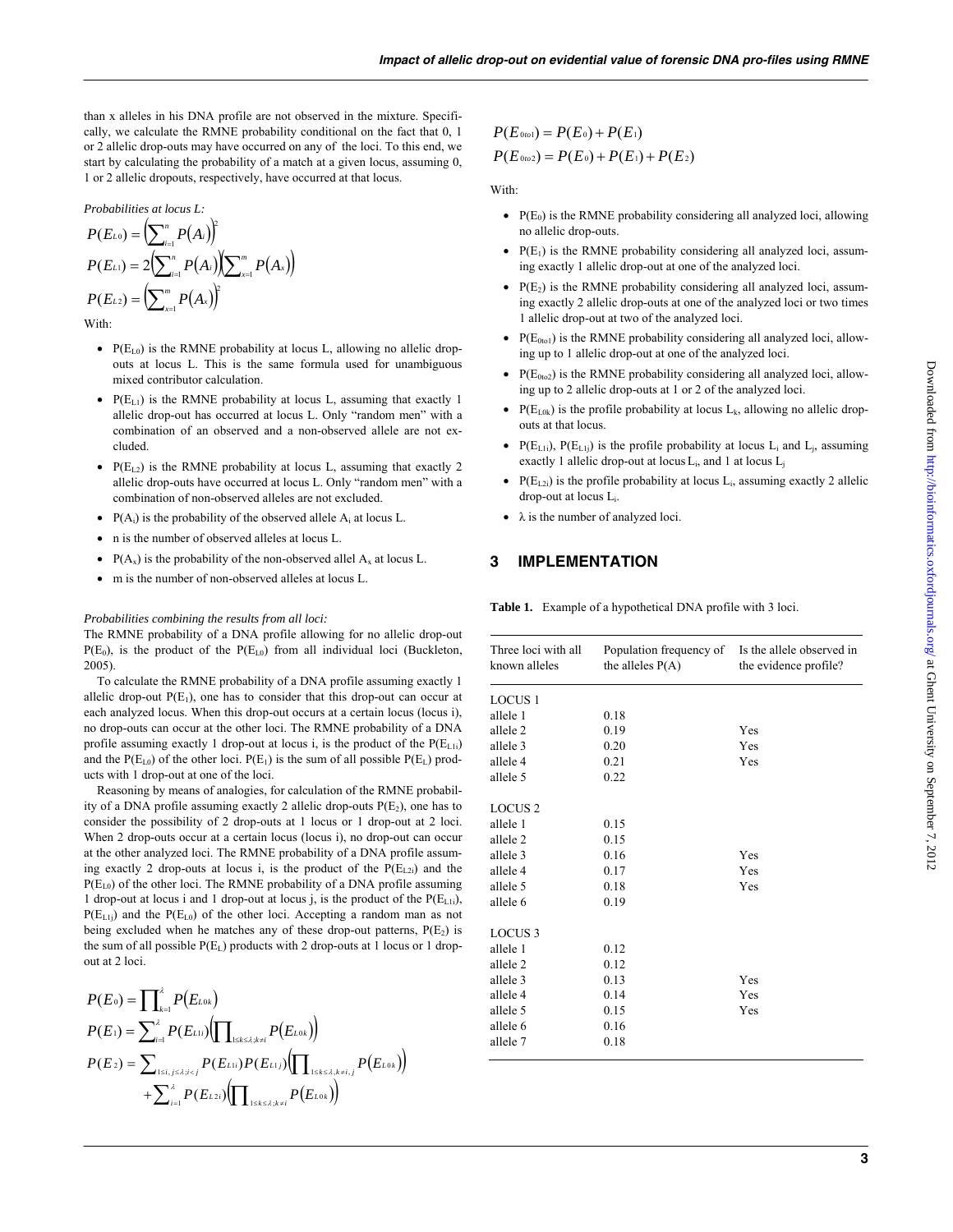## **3.1 RMNE calculation per locus based on the data in table 1**

$$
P(E_{L10}) = \left(\sum_{i=1}^{n} P(A_i)\right)^2 = (0.19 + 0.20 + 0.21)^2 = 0.36
$$
  
\n
$$
P(E_{L11}) = 2 \times \left(\sum_{i=1}^{n} P(A_i)\right) \times \left(\sum_{x=1}^{m} P(A_x)\right)
$$
  
\n
$$
= 2 \times (0.19 + 0.20 + 0.21) \times (0.18 + 0.22) = 0.48
$$
  
\n
$$
P(E_{L12}) = \left(\sum_{x=1}^{m} P(A_x)\right)^2 = (0.18 + 0.22)^2 = 0.16
$$

$$
P(E_{L20}) = \left(\sum_{i=1}^{n} P(A_i)\right)^2 = (0.16 + 0.17 + 0.18)^2 = 0.26
$$
  
\n
$$
P(E_{L21}) = 2 \times \left(\sum_{i=1}^{n} P(A_i)\right) \times \left(\sum_{x=1}^{m} P(A_x)\right)
$$
  
\n
$$
= 2 \times (0.16 + 0.17 + 0.18) \times (0.15 + 0.15 + 0.19) = 0.50
$$
  
\n
$$
P(E_{L21}) = \left(\sum_{i=1}^{m} P(A_i)\right)^2 + (0.15 + 0.15 + 0.19)^2 = 0.50
$$

$$
P(E_{L22}) = \left(\sum_{x=1}^{m} P(A_x)\right)^2 = (0.15 + 0.15 + 0.19)^2 = 0.24
$$

$$
P(E_{L30}) = (\sum_{i=1}^{n} P(A_i))^{2} = (0.13 + 0.14 + 0.15)^{2} = 0.18
$$
  
\n
$$
P(E_{L31}) = 2 \times (\sum_{i=1}^{n} P(A_i)) \times (\sum_{x=1}^{m} P(A_x))
$$
  
\n
$$
= 2(0.13 + 0.14 + 0.15)(0.12 + 0.12 + 0.16 + 0.18)
$$
  
\n
$$
= 0.49
$$
  
\n
$$
P(E_{L32}) = (\sum_{x=1}^{m} P(A_x))^{2} = (0.12 + 0.12 + 0.16 + 0.18)^{2} = 0.34
$$

#### **3.2 RMNE calculation combining the results from all loci based on the data in table 1**

$$
P(E_0) = \prod_{k=1}^{2} P(E_{L0k}) = 0.36 \times 0.26 \times 0.18 = 0.0168
$$

$$
P(E_1) = \sum_{i=1}^{3} P(E_{L1i}) \Big( \prod_{1 \le k \le 3, k \ne i} P(E_{L0k}) \Big)
$$
  
= (0.48 × 0.26 × 0.18) + (0.50 × 0.36 × 0.18)  
+ (0.49 × 0.36 × 0.26) = 0.1007

$$
P(E_2) = \sum_{1 \le i, j \le \lambda; i < j} P(E_{L1i}) P(E_{L1j}) \Big( \prod_{1 \le k \le \lambda, k \ne i, j} P(E_{L0k}) \Big) + \sum_{i=1}^{\lambda} P(E_{L2i}) \Big( \prod_{1 \le k \le \lambda, k \ne i} P(E_{L0k}) \Big) = \big( 0.48 \times 0.50 \times 0.18 \big) + \big( 0.48 \times 0.26 \times 0.49 \big) + \big( 0.36 \times 0.50 \times 0.49 \big) + \big( 0.16 \times 0.26 \times 0.18 \big) + \big( 0.24 \times 0.36 \times 0.18 \big) + \big( 0.34 \times 0.36 \times 0.26 \big) = 0.2474
$$

$$
P(E_{0to1}) = P(E_0) + P(E_1)
$$
  
= 0.0168 + 0.1007 = 0.1175  

$$
P(E_{0to2}) = P(E_0) + P(E_1) + P(E_2)
$$
  
= 0.0168 + 0.1007 + 0.2474 = 0.3649

**Table 2.** RMNE probabilities for the hypothetical profile (see Table 1)

|                                       | Probability |  |
|---------------------------------------|-------------|--|
| $P(E_0)$ No drop-out                  | 0.0168      |  |
| $P(E_1)$ Assuming exactly 1 drop-out  | 0.1007      |  |
| $P(E_2)$ Assuming exactly 2 drop-outs | 0.2474      |  |
| $P(E0to1)$ Allowing 1 drop-out        | 0.1175      |  |
| $P(E0to2)$ Allowing 2 drop-outs       | 0.3649      |  |
| $P(E_{0.}$ omitting locus 1)          | 0.0459      |  |
| $P(E_{0.} \text{ omitting locus } 2)$ | 0.0635      |  |
| $P(E_{0.}$ omitting locus 3)          | 0.0936      |  |

## **3.3 Validation of the formulae on simulated populations**

Three populations were simulated using two arbitrary chosen allele frequency tables. One population contains the given frequencies of all 256 allele combinations using 2 loci with 4 alleles each. A second population contains the given frequencies of all 6400 possible allele combinations using 1 locus with 5 alleles and 2 loci with 4 alleles. A third population contains the given frequencies of all 6561 allele combinations using 4 loci with 3 alleles each. These populations represent the "random men" who are included or excluded by a given arbitrary chosen evidence profile. For each individual is checked whether the individual would be included/excluded by the evidence, assuming 0,1 or 2 drop-outs or allowing up to 1 or 2 drop-outs. The frequency of included individuals (RMNE) in the simulated population was compared to the calculated P(E<sub>0</sub>), P(E<sub>1</sub>), P(E<sub>2</sub>), P(E<sub>0to1</sub>) and P(E<sub>0to2</sub>) respectively and found to be equal. An Excel file with these validation tests on 2 simulated populations is available at [http://www.labfbt.UGent.be/RMNE.php.](http://www.labfbt.UGent.be/RMNE.php) 

# **4 DISCUSSION**

In 2006, the DNA commission of the International Society of Forensic Genetics made recommendations on the interpretation of mixed DNA profiles (Gill *et al.*, 2006). These recommendations are generally endorsed by many forensic genetic laboratories. One important recommendation which is still debated regards the use of the LR method rather than the RMNE method (Morling *et al.*, 2007). To our knowledge, this is the first report on forensic RMNE calculations allowing for allelic drop-out. The reported calculations present an alternative to the poor practice of omitting an inconvenient locus from the standard RMNE calculation when the DNA profile of a suspect does not completely fit into the DNA profile of the evidence. This insight could tip the pro/con balance in favor of the RMNE method: The biggest advantage of the LR method is the fact that more data is used for the calculation, sometimes resulting in a less conservative result. The LR approach is a general and coherent framework for interpreting evidence, which allows combination with other evidence. In return, more assumptions have to be made (number and origin of possible contributors), several alternative hypotheses must be formulated (as the prosecution and the defense both seek to maximize their respective probabilities) and more complex calculations have to be performed.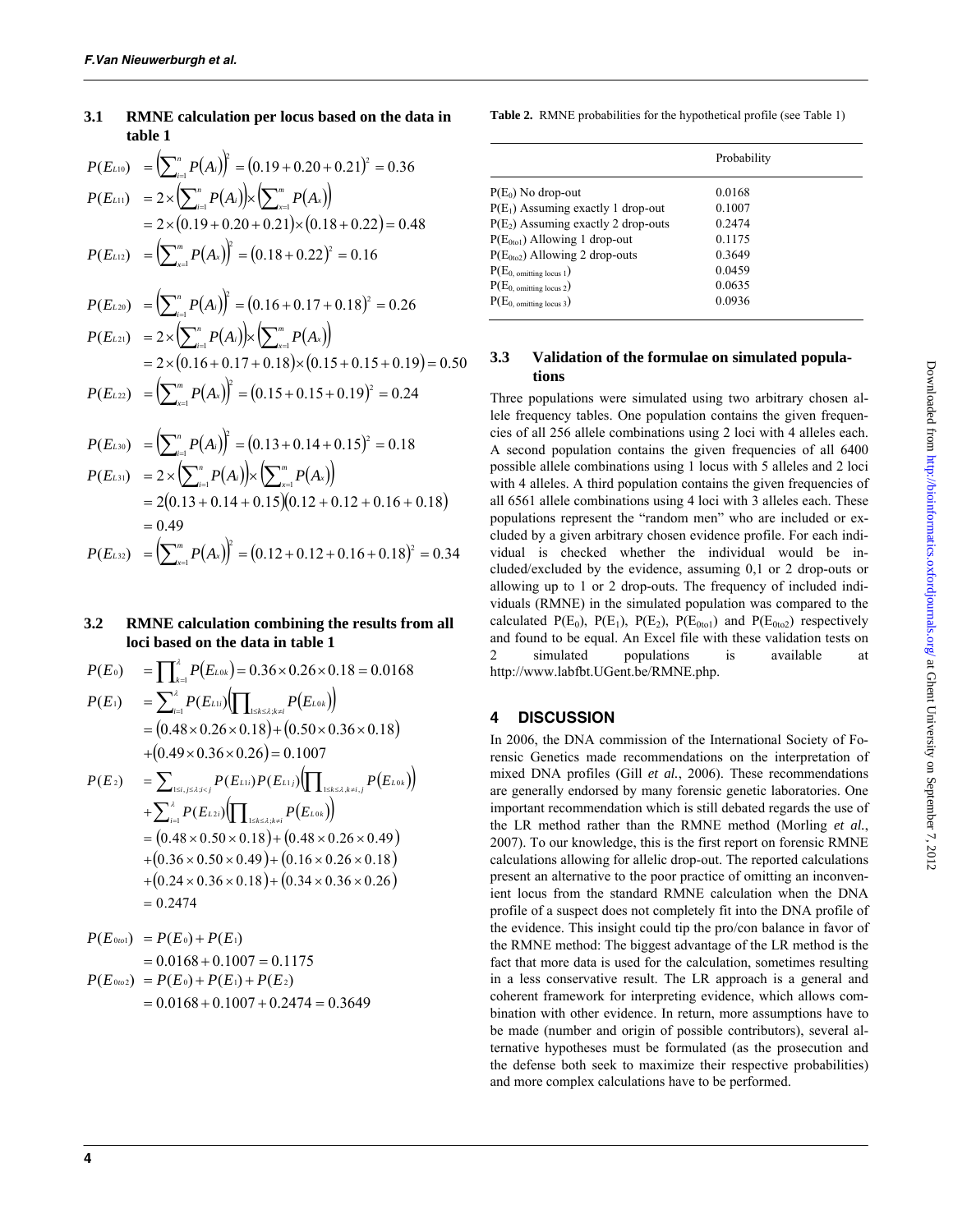#### **4.1 RMNE allowing for drop-out**

One of the main strengths of the RMNE approach is the possibility to report the RMNE probability before possible contributors have been identified. This probability is a measure for the usefulness of the profile for comparison with a suspect's profile or comparison with profiles in a database. The  $P(E_{0to1})$  and  $P(E_{0to2})$  calculations can be used to calculate the RMNE probability allowing for one or two drop-outs, without using the profile of a suspect.

In contrast with the LR approach, the presented RMNE approach does not need assumptions on the probability P(D) that an allelic drop-out has occurred in the evidence profile. Because it is impossible to estimate P(D) perfectly, one practice is to calculate the LR for a range of different P(D). This makes explanation in court of the LR even more confusing: Gill *et al.*, 2006 show that using the same mixed contributor profile and the same suspect, the LR result can shift from "evidence in favor of the prosecutor hypothesis" to "evidence in favor of the defense hypothesis" when using a different P(D). Using only one P(D) in court gives the false impression that the expert can actually make an estimation of the P(D). The presented RMNE calculation is a simpler measure with only one simple answer to the question: "How many random men would match the evidence when we allow for up to x number of allelic drop-outs". Logically, the probability that a random person is not excluded by the evidence increases with the number of allowed allelic drop-outs (see Table 2). Allowing for 1 drop-out using  $P(E<sub>0to1</sub>)$  is in this example (see Table 1 and 2) more conservative than omitting 1 of either loci from the standard RMNE calculation, but this can not be generalized. Allowing for up to 2 allelic dropouts using the  $P(E_{0to2})$  formula is always more conservative than omitting one of either loci from the standard RMNE calculation (see Table 2).

When considering allelic drop-out, the presented RMNE calculation is conceptually simpler than the LR calculation: Instead of estimating the probability of drop-out, the RMNE calculation makes the simpler assumption that a given number of alleles may have dropped out and then accepts any profile in the population that matches that constraint as `not excluded'. Therefore no further assumptions need to be made about the independence or (relative) probability of drop-out at several loci. The main advantage is that in court, the RMNE measure gives only one simple answer to the question: "How many random men would match the evidence when we allow x number of allelic drop-outs". No alternative hypotheses and alternative probabilities of drop-out P(D) have to be discussed. On the other hand this simplification could be seen as a disadvantage: The probability that a drop-out has occurred in the evidence profile is of crucial importance for the evidential value against the suspect. If it is for example zero, the suspect should be excluded as the donor. Because it is however impossible to estimate the P(D) accurately, this leads to many alternative hypotheses, possibly confusing a jury of laymen (see previous paragraph).

#### **4.2 RMNE, number of drop-outs and evidential value**

The presented calculations can be adapted to find the RMNE probability, allowing for more than 2 drop-outs. The formula  $P(E_3)$  (see below) calculates the RMNE probability assuming exactly 3 allelic drop-outs at 2 or 3 of the analyzed loci. Analogous formulae can calculate the RMNE probability allowing for an unlimited number of drop-outs. For each given mixed DNA profile, the  $P(E_{0\text{tox}})$  can be calculated.

The question arises as to which x to use in the  $P(E<sub>0tox</sub>)$  calculation and which  $P(E<sub>0tox</sub>)$  to report in court. Several ways of working can be suggested.

An expert could set a maximum number of allowed drop-outs based on his expertise with the used analysis method and based on the quality (e.g. signal intensity) of the evidence profile. This assessment of the number of allowed drop-outs is less prone to error compared to the assessment of the probability that drop-out has occurred (needed for an LR calculation): While assessing if it is sufficiently probable that drop-out has occurred and how many drop-outs can be allowed, the expert indirectly makes an assessment of the P(D), in spite of the fact that a correct P(D) cannot be calculated. However the expert does not need to put down a distinct figure of the P(D) because the P(D) itself is not used in the RMNE calculation.

With 16 analyzed loci, the Powerplex16 (Promega, Madison, USA) and the AmpFlSTR® Identifiler (Applied Biosystems, Foster City, USA) are currently the commercially available forensic DNA profiling kits with the highest number of analyzed loci. Using this kind of kits, an expert would probably allow only up to 2, maybe 3 drop-outs. When more loci are analyzed, the chance that the analysis fails at one or more loci increases. In this case the limit in number of allowed drop-outs could be adjusted dependent on the number of analyzed loci.

Another scenario, where the presented RMNE formulas could be used is in the case that the same evidence sample is analyzed more than once. When a low quality profile is obtained from an evidence sample and when there is still enough DNA of the sample available, the expert could decide to perform a second PCR and subsequent analysis on the same sample. When mutually comparing the 2 obtained DNA profiles of the same sample, e.g. 2 drop-outs could be detected at locus A in profile 1 and 1 drop-out could be detected at locus B in profile 2. Based on this information, the expert can conclude with high certainty (not absolute certainty, because unlikely artifacts like drop-in could have occurred in this example) that drop-out has occurred in both these analyses. When drop-out is detected at 2 loci, there is a great chance that drop-out also has occurred at another locus. Using the presented  $P(E_{0\text{tol}})$  and  $P(E_{0to2})$  formulas, the expert could allow up to 2 drop-outs. Note that in this scenario, the expert does not have to estimate the P(D), as he can allow drop-out based on the fact that drop-out has occurred at two loci in the performed analyses.

The presented method should only be used if an expert decides that drop-out has to be taken into account. This decision should be based on the quality of the evidence profile and on an assessment if it is sufficiently probable that drop-out has occurred. Allowing for drop-out where  $P(D) \approx 0$ , could lead to the false inculpation of a suspect.

The number of allowed drop-outs (x) in the RMNE calculation should not be determined by the number of lacking alleles in the evidence profile compared with the suspect's profile. This could be considered a suspect-driven way of working as the number of allowed drop-outs is decided upon based on the profile of the suspect.